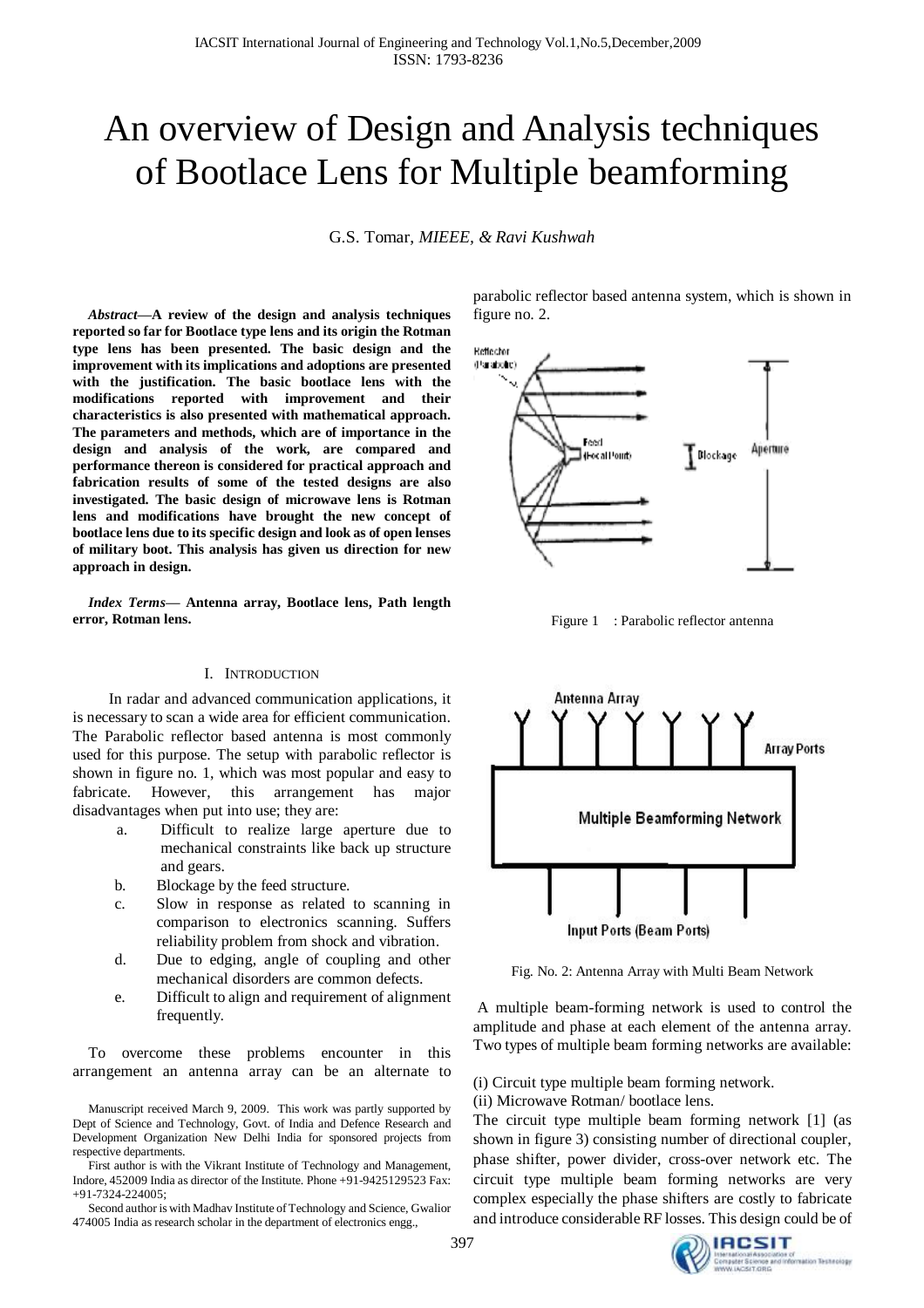helpful for less number of input/ output ports.



Figure 3 - Circuit Type Multiple Beam Forming Network

For large number of input-output ports this design becomes extremely complicated. Microwave bootlace lens suggested by Rotman and Turner [2] is a useful alternative to this complicated circuit type multiple beam forming network. This design was further corrected by D. Larry Leonakis [3]. This modification gave boost to the practical fabrication and testability of the lens.

### II. LENS GEOMETRY AND DESIGN APPROACH

The microwave beam forming lens is conceptually operating in optical principle though it does not have any direct relation with its working. The cross section of tri-focal Rotman/ Bootlace type lens is shown in figure 4.



Figure 4 – Trifocal Rotman type Lens

In this design, one focal point  $F_0$  is located on the central axis and two other focal points  $F_1$  and  $F_2$  are symmetrically located on either side on a circular focal arc. Contour  $I_2$  is a straight line and defines the position of the radiating elements.  $I_1$  is the inner contour of the lens and also called the array contour. The inner and outer contours are connected by TEM mode transmission line W (N). Two off axis focal points  $F_1$  and  $F_2$  are located on the focal arc and make angels α and -α with the X-axis. It is required that the lens be designed in such a way that the outgoing beam make angles -α, 0 and α with the X-axis when feeds are placed at  $F_1$ ,  $F_0$ and  $F_2$ , respectively. Figure 4 shows the direction of outgoing beams for input at different feed ports. Rotman lens has the following four design parameters:

- (i) Off axis focal length F: This is distance between off-axis focal point and midpoint of the array contour (this is distance  $O_1F_1$  or  $O_1F_2$  as defined in figure 4).
- (ii) On axis focal length **G**: This is the distance between on axis focal point  $F_0$  and mid point of the array contour (this is distance  $O_1F_0$  as defined in figure 4).
- (iii) Antenna element spacing **d**: Radiating elements are located along the straight line  $I_2$ . Number of antenna elements and spacing between antenna elements determines the length of contour  $I_2$ , also called lens aperture.
- (iv) Focal angle **α**: Focal angle determines the angular coverage provided by the lens. The lens can cover an angular area  $\pm \alpha$ . The angular coverage is dependant of its size and shape.

A ray originating from  $F_1$  may reach the wave-front through a general point  $P(X, Y)$  on the inner contour  $I_1$ , transmission line  $W(N)$  and point  $Q(N)$  on the outer contour and then tracing a straight line at an angle  $-\alpha$ , terminate perpendicular to the wave-front AB at an angle  $-\alpha$  to the broad side. Also, the ray from F1 may reach the wave front from  $F_1$  to point  $O_1$  and then through transmission line W (O), terminate at the wave front AB. Similarly; rays from other feed points may reach their respective wave front. Inner contour  $I_1$  and the transmission lines are designed from the design equations which are derived using the fact that at the wave front all these rays must be in phase, independent of the path they travel. This required that the total phase shift in traversing the path to reach the wave front in each case be equal. The lens design equations can be written by equating the path length from the focal points to the corresponding wave front [2, 3].

The wide angle scanning capabilities of the bootlace lens are described in Archer [4,5], these types of lens are wide band systems. Since design is based on the different optical path length comparison. However, their bandwidth is dependent on the circuit elements used for the realization of the lenses such as: array elements, connecting TEM transmission lines, the array geometries and mutual coupling effects. The bandwidth is defined taking various points of views and summarized by Frank [6]. He built a ninety-six element-scanning array which operates over an octave. The array beam is steered with digital latched/switched ferrite phase shifters, which have low insertion loss and constant phase shift over entire octave. The dielectric transformers were used for having perfect matching between input and radiating apertures. This has been tested for  $60^\circ$  scanning angle but on higher frequency range some beams are lost over 60° scanning angle.

## III. OTHER GEOMETRIES AND DESIGN OF LENS

The conventional design approach of Rotman lens [1,2] is based on ray optics tracing technique. It suggested that the lens could be designed by optical path length comparison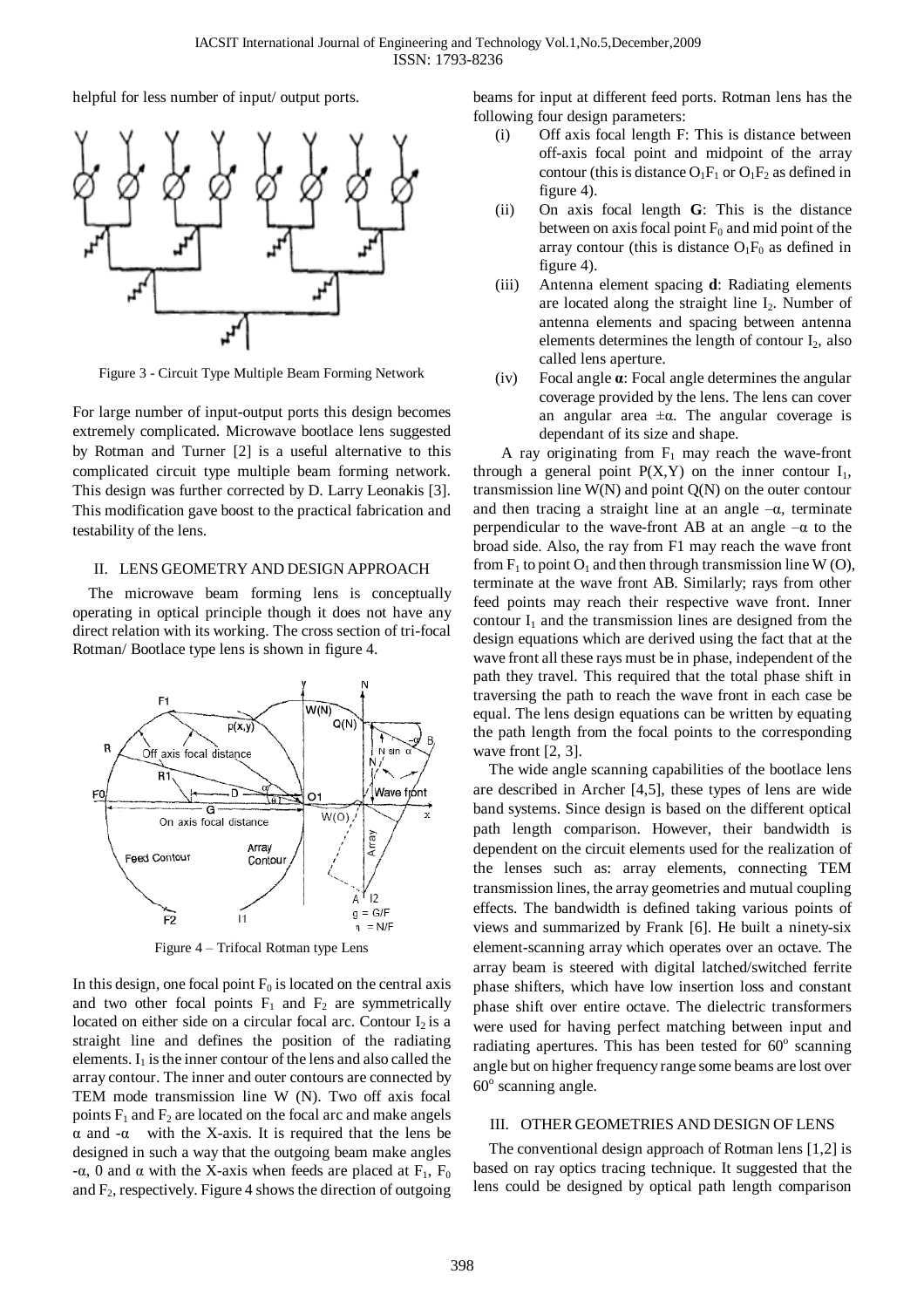such that the path length from the focal point to any point on the corresponding wave front is constant.

Shelton [7] suggested modification in the design and stated that it is not necessary to have circular focal arc and a lens with front-to-back symmetry was designed. In this design input ports and array ports can be interchanged. The reasons for choosing symmetrical configuration are:

(a) an asymmetrical lens will have either the lens arc or the feed arc more strongly curved than the arcs obtained for the symmetric solution. The more curved arc will have larger port spacing and a larger variation in port spacing from the centre to the edge.

(b)Symmetric lens exhibits better aberration characteristics.

(c) The tendency for feed ports to illuminate other feed ports is more severe for asymmetric lens.

(d) The symmetric lens is smaller than an equivalent asymmetric lens.

Katagi *et al* [8,9] suggested an improved design method of Rotman lens in which a new design variable is introduced and the phase error on the aperture of the antenna array is minimized. In this design the exciting elements and receiving elements are arranged on a curve. Three focal points are taken for feed points and the aperture length of a linear array antenna is twice of max N. it is also suggested that the shape is not necessarily a circular arc as it is in conventional design [1] and there is freedom in design of lens.

David R. Gagnan [10] presented an alternative approach to design the lens by refocusing the focal arc according to the Snell's law and termed the new lens as refracting lens. It was designed in microstrip configuration. This approach provides beam ports and array ports placements, which gives improved coupling to the outermost beam ports, particularly for strip line or microstrip configuration used with small array antennas.

Y.M. Tao *et al* [11] designed the printed circuit lens fed multiple beam antenna array for millimeter wave indoor personal communication systems, which is formed by a linear array of equally spaced elements fed with an improved printed circuit Rotman lens. Both the lens and the array are designed and built on the same dielectric substrate. The antenna operates in the frequency range of 27-30 GHz and covers an angular sector near to  $120^{\circ}$  with 11 beams. Using this design the size of lens is further minimized. The lens was implemented with wave-guide technology to minimize losses in the millimeter wave region. It consists of a parallel plate region with wave-guide ports distributed around the periphery of the plates. Beam forming or focal ports are located on one side of the plate. These ports are fed by a switch array. The array ports are on the opposite side, each connected to n antenna element. Energy input into a specific focal port will emerge from the antenna elements and produce a beam along a particular direction

KK Chan *et al* [12] designed a Rotman lens feed network for a hexagonal array of oversized radiating elements. The performance of a hexagonal array of radiating elements fed by a rectangular lattice of identical row and column boards of Rotman lens is described. The resultant beams with high directivity and good isolation are arranged in a hexagonal lattice that is rotated 90° from the element lattice. To reduce the size of the lens, dummy ports on the array/beam port contour must be eliminated so that the array/beam ports are contiguous. For this purpose, elements spacing is smaller and does not permit grating lobes.

. K Inagaki *et al* [13] have developed a beam-forming network for three independent steerable beams by a five element array antenna integrated on a birefringent photonic integrated circuit (PIC) chip. Phase shift characteristics of BFN are measured by optical wavelength tuning. In a coherent optical signal processing system transmitting an RF signal as the frequency difference of two light waves, the phase of the regenerated RF signal from the light waves is controlled by changing the relative phase difference between the two light waves, which required only a small optical path control on the order of micrometers. The operating principle of the BGN is based on the combination of an optical Rotman lens technique for multibeam information and an optical wavelength scanning technique to steer each beam independently. A star coupler, delivering input beam signal to output element signals acts as the optical Rotman lens forming a fixed multi beam. The beam-forming network consists of two ports.

KK Chan *et al* [14] presented a simple and compact network scheme for feeding hexagonal shape planar array to produce multiple beams. Linear multiple beam forming networks are directly connected row-wise and then column-wise in an egg-crate fashion to feed the array. All the linear networks are identical which is advantageous for low-cost implementation. The resultant beams are distributed in U-V space on a triangular grid that is rotated 90° from that of the element grid. Performance and characteristics of such an array architecture using a wide band Rotman lens network to feed a horn array. Feeding a planar array with a passive network to produce multiple beams is straight forward if the beam, element and network lattice are all rectangular. The array elements are typically fed row wise and then column wise using linear multiple beam forming network.

J.J. Lee *et al* [15] have proposed RF heterodyne technique for Rotman lensto reduce the size of beam forming network. This design was proposed for airborne antenna operating in L-band of frequency range. The Rotman lens with 48 output ports and 60 input ports is chosen as base line approach for proposed design. The Rotman lens can be designed to have a single focal point or multiple focal points, which depends on area to be scanned, level of side lobes and phase arrays. This design is an alternate design for highly dielectric loaded Rotman lens to reduce the size. The highly loaded dielectric Rotman lens suffers with drawbacks of heavy weight and greater ohmic loss.

E.O. Rausch *et al* [16] have developed a millimeter wave Rotman lens that operates at frequencies between 33 GHz and 37 GHz with the potential of being implemented in moralized plastic. It is electronically scanned millimeter wave Rotman lens design. The various lens design were evaluated with a computer model passed on the contour integral method. The best lens design was manufactured and characterized by measuring the scattering parameters between the beam array ports within the frequency interval of interest. In this the focal points are located on one side of the plate and fed by switch array. The array ports are on the

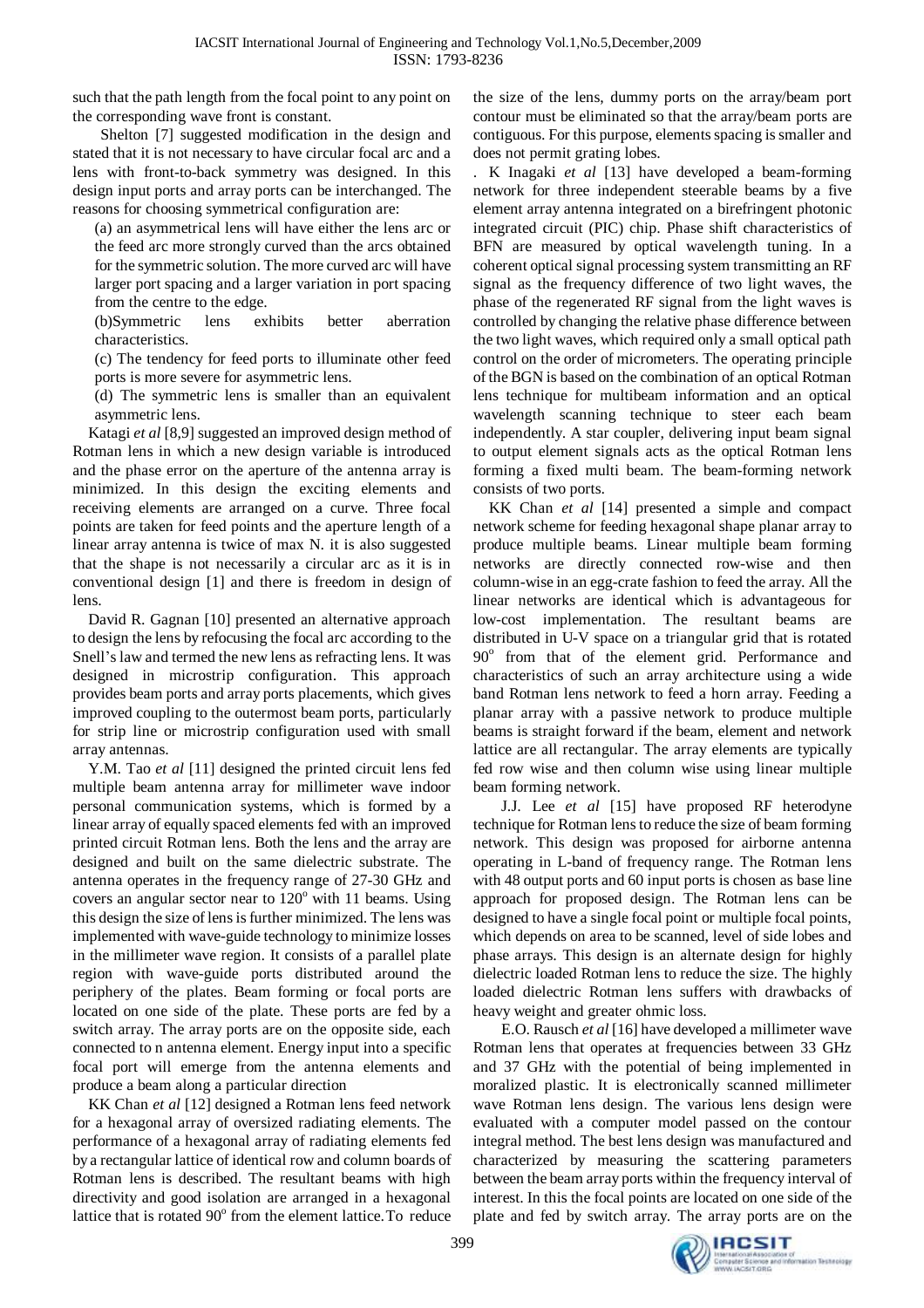opposite side connected to antenna elements. The input energy given for a specific focal port will merge from antenna element and produce a beam in particular direction. The input from focal port to focal port is switched electronically in one direction within the plane of the lens. The designed lens has 32 active antenna elements port, 17 active beam ports and the maximum scan angle of  $\pm 22.2^{\circ}$ . The maximum scan angle upto  $\pm 60^\circ$  and frequency range upto 95 GHz are possible with different lens designs. The measured parameters are compared with computed and found – 30 dB maximum sidelobe level and less than 2.3 dB insertion loss.

M.C.D. Maddocks *et al* [17] have designed a flat plate steerable antenna for satellite communication and broadcast reception. He has given two implementation of the Rotman lens: ( i ) use a multiport lens and (ii) Parallel plate lens with a single movable beam port.

The G/T of the antenna system is also improved by reducing loss in the Rotman lens and feed network. The side lobe level is reduced by improved control of mismatches in the design and tolerance in the assembly.

R.C. Hansen [18] has designed Rotman lens by using six basic design parameters; focal angle, focal ratio, beam angle to ray angle ratio, maximum beam angle, focal length and array element spacing. The last two are in wavelengths, and beam angle to ray angle ratio of sins. The seventh design parameter allows the beam port arc to be elliptical instead of circular.

He also described the effects of the seven design parameters on the shape and the geometric phase and amplitude of Rotman lens. The lens shape is important, both in conserving space and reducing loss. Wide lenses have large spillover loss and higher transmission line loss. A compact lens tends to minimize spillover losses; roughly equal; ports curve heights now become important, to avoid severe asymmetric amplitude tapers and large phase errors.

D.L. Johnson *et al* [19] designed an offset pillbox reflector with a 2<sup>°</sup> maximum H-plane -3dB beam width and -35 dB maximum side lobes over a 6 GHz to 12 GHz band. The linear array of 23 elements is primary feed for offset reflector. The desired amplitude distribution was for 79 inch pillbox antenna. The exit aperture was taken as sixth order polynomial distribution with 32 dB taper at the reflector edges and it was capable of producing -45dB side lobes.

L. Musa *et al* [20] have designed a microstrip Rotman lens port. In this design a microstrip port is viewed as a 2-D aperture antenna. An open ended waveguide radiator can be used having a cut angle end for beam deflection to a position between the aperture normal and the direction of the waveguide sides. In this design a cut angle microstrip port is assumed and might produce a deflection from the aperture normal to the direction defined by the guide sides.

This design of microstrip Rotman lens is for four beams from seven element array having eleven beam ports. The double use of ports in this design has 3 dB loss in an overlap network of hybrid junction in which it is used to create beams with low sided lobes and high cross-over.

H.L. Southall *et al* [21] have designed a completely overlapped sub array antenna for broad band. It has low side lobes, wide angle performance. The input is fed to input steering lens through phase shifter. This is transform feed

which is Rotman lens and the objective is cylindrical bootlace lens. It has parallel plate wave guide cavities with coaxial probe elements. This design has 20% band width at 55° scan and side lobe of -30 dB.

C.Metz *et al* [22] have designed millimeter wave monolithic integrated circuit technology of low profile antennas with high resolution capability as well as wide angular coverage in radar systems. In this design MMIC production technology is used to have 77 GHz communication antenna.

M.J. Gans *et al* [23] have designed a dual polarized narrow beam antenna to use for geostationary arc coverage of  $60^\circ$ . The beam width is less than  $0.5^\circ$  it produces conically scanned beam by means of linear array of feed horns with bais cut apertures illuminating a pair of parabolic cylinder reflector in a special arrangement of images. This design is relatively simple because it uses reduced size array and singly curved reflector. This has been checked for 0.35° beam with in Ku band earth station having up to  $0.05^{\circ}$  pointing accuracy and scan loss less than 1 dB for entire scan region.

K.K. Chan *et al* [24] have designed Rotman lenses which are used in ESM system for driving high power sources having wide azimuth coverage with multiple beams. The input ports arc and output port arc of this lens are synthesized based on the geometric optics principle. This method was especially developed for planar lens. The ports may be open circuited or connected to external feed lenses. The ports of the lens which are not connected to the input and output loads are terminated in to loads.

V.V. Denisenko *et al* [25 ] have designed an antenna which was used in automotive intelligent cruise control applications. This design consist two separate printed circuit antennas having one transmit antenna of wide beam width and three narrow beam width receiving antennas. The Rotman lens multibeam forming network is used for providing multi beam operation in receiving antennas. Directivity of this arrangement is 36 dB and 31 dB for receive and transmit antennas which have around 6 dB losses. This antenna system has very high isolation but higher side lobes.

P. Phu *et al* [26] have developed a wide bandwidth electronic scanning antenna (ESA) which is based on a Rotman lens beam forming network with shared aperture. It allows multiple beamsto transmit simultaneously in different directions and at different frequencies. This design supports high bandwidth form 8 to 18 GHz frequency band.

R.A. Sparks *et al* [27] have designed and developed a fiber optic Rotman lens using silica glass planar waveguide couplers and suitable lengths of single mode optical fiber. The beam former used in this design was form factored photonic integrated with a wideband linear antenna array for providing eight beams pointing in the directions corresponding to  $\pm 7.5^\circ$ ,  $\pm 22.5^\circ$ ,  $\pm 37.5$ o and  $\pm 52.5^\circ$ . This design was used for radar and communication systems for producing multiple beams simultaneously.

C. Metz *et al* [28] have designed fully integrated multi chip module and an electronically steerable microstrip patch array for automotive application in radar sensor. The antenna feed system used in this design is modified Rotman lens. This has provided an extended angular coverage having better resolution and can was used for automatic cruise control at 77 GHz. In this design no moving part is used hence it is rugged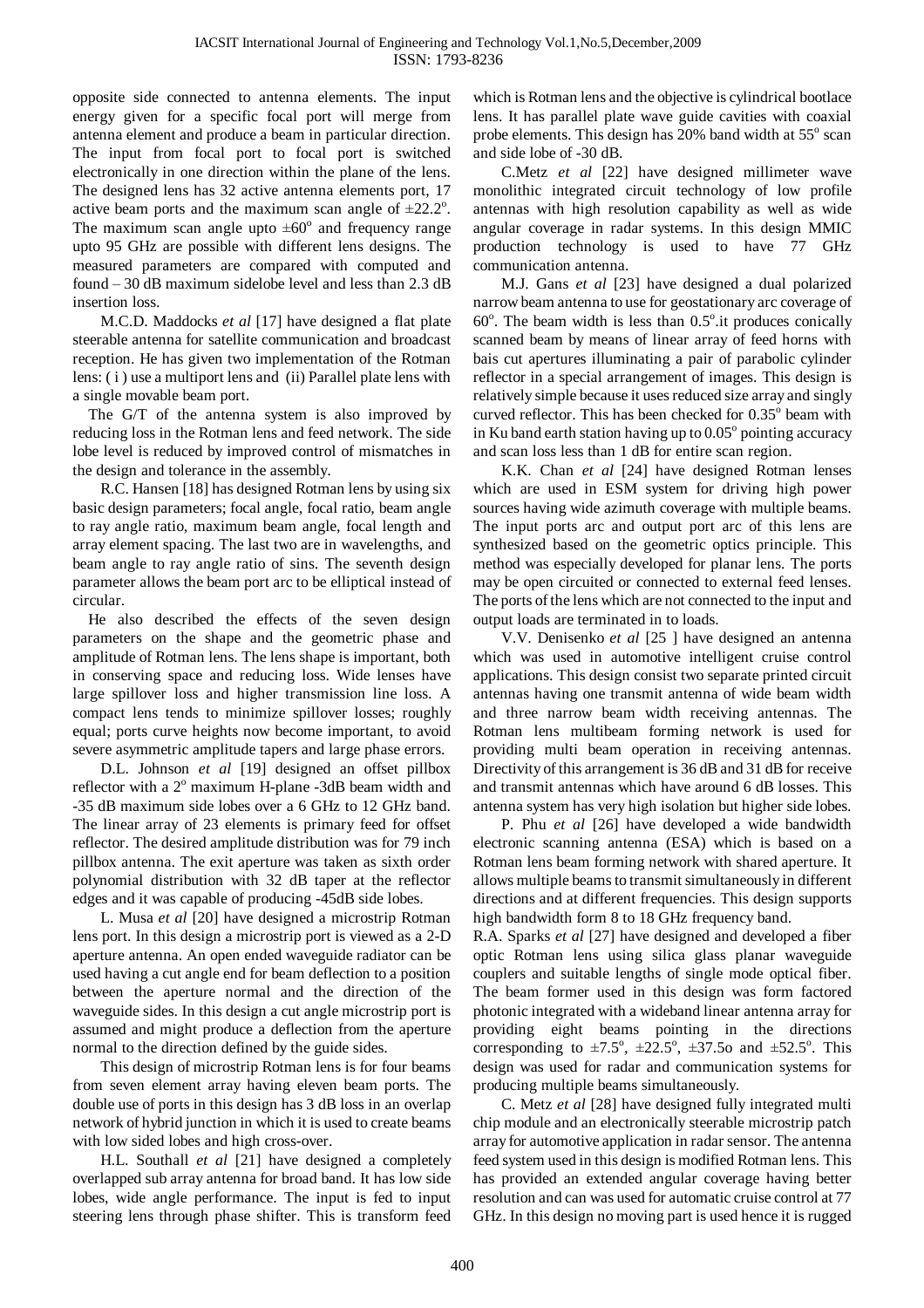and durable with high reliability. In this design by using cut in excitation at the array port and using power splitter to the feeding network, broad beam is generated for more area coverage and having precrash sensing capability.

K.K. Chan *et al* [29] have designed a rectangular lattice with identical row and column boards of Rotman lenses for feeding hexagonal array of radiating elements. The resultant beams are arranged in a hexagonal lattice that is rotated 90° from the element lattice. This design has good isolation and high directivity. It is capable of generating multiple spot beams arranged in a hexagonal lattice form a planar array where the hexagonal element lattice is rotated 90° relative to beam lattice.

T. Katagi *et al* [30] proposed an improved design method of Rotman lens antenna. In this design method the phase error on the aperture of linear array is minimized and especially for large array length the phase error is very small. This design is basically for small and low loss Rotman lens antenna.

Rappaport *et al* [31] designed three dimensional bifocal and quadrufocal bootlace lenses using curved focal arc. Due to availability of curved focal arc for three dimensional bifocal and quadrufocal bootlace lenses. This design is difficult but reliable, compact and having low insertion loss. In this design the scan performance is drastically improved and phase aberration performance of the lens across the field is improved by locating the feed elements on an optimum surface. In quadrufocal lens phase aberration is less than the bi-focal lens scan.

J.S. Herd *et. al.* [32] have designed and fabricated of an eight microstrip antenna array feed by a microstrip Rotman lens. The method of moment was used to find the feed point optimization is more accurate. Microstrip Rotman lens is fabricated for broad band multiple beam feed. It has been found that feed point optimization by means of a method of moments solution has highly accurate, and that the microstrip Roman lens was an inexpensive fabricated broadband multiple beam feed structure.

K.D. Claborn *et al* [33] have given the computer aided design of an electronically scanned Rotman lens. The FORTRAN language is used for writing the computer program. To derive the geometry of the lens by using the BPORT program gives the satisfactory result by varying the parameter of the lens. The far field pattern of the lens was computed with different excitation of input probe.

## IV. ANALYSIS APPPROACHES OF BOOTLACE LENS

A conventional ray optics design of multiple beam forming networks gives information about the phase distribution at antenna array elements. It does not give information about the amplitude distribution at the array elements and radiation pattern of the array elements.

Katagi *et al* [8, 9] analyzed Rotman lens for path length error obtained by the improved method. For large array length, the phase error on the aperture due to this improved method becomes considerable smaller than due to conventional method. Using this improved design there is greater freedom in designing Rotman lens.

Smith *et al* [34-35] developed a theoretical model using 2-D aperture theory to predict the amplitude performance across array ports and insertion loss of the lens. This model treats the lens beam ports and array ports as 2-dimensional antenna. The aperture theory is used for the flared waveguide case and would also be suitable for a microstrip lens. To calculate power received by each array port Friis 2-D transmission formula is derived. Insertion loss can be calculated by using these results. The amplitude distribution is used with the phase calculated from the geometrical path length approach to predict the radiation patterns of the lens fed array at various frequencies. It was established that the experimental results are near to theoretical predictions with some basic differences.

P.C. Sharma *et al* [36] reported an alternative two dimensional field analysis approach for analysis of Rotman lens. Z-matrix of the lens is computed for its multiport model using contour integration method. Z-matrix was used to evaluate S parameters. A radiation pattern for the antenna array is computed using the field distribution. The analysis results and experimental results were forum tin agreement.

David R. Gagnon [37] have derived a procedure for proper refocusing of the dielectric filled Rotman lens with beam port locations determined according to Snell's law. This approach resulted in an alternative lens configuration, which may give a wider field of scan at a given focal length for lenses fabricated in microstrip or stripline configuration.

V.K. Tripp *et al* [38] have given the dispersion characteristics of a Rotman lens. The transfer functions of the lens measured by the broadband characteristics of the lens. The transfer function has multiply by the spectrum of input pulses to get the complete frequency response. The time domain response containing the distortion was obtained by fast Fourier transform method.

P.S. Hall *et al* [39] have presented the review of the radio frequency antenna beam forming techniques for scanned and multiple beam antennas. The multiple beam antenna has the capability to produce many beams in different direction from the same aperture. The multi beam antenna does not require any device to change the frequency. The hybrid reflectors and lenses will produce high gain beam over narrow scan ranges. Circuit beam formers have traveling waves or corporate feed characteristics and can be used in limited size array to give wide bandwidth.

A.A. Shishegar *et al* [40] have proposed a hybrid analysis method for planar lens type structure. In this N number of input waveguides are connected to the input surface of a planar lens at different positions and N number of output waveguides are connected to the output surface. The lens like medium between the two surfaces is large in terms of wavelength. The transmission characteristics of this structure are analyzed by using asymptotic technique.

N. Yuan *et al* [41] have given the hybrid procedure that combines the least square finite element method and transfinite element method for analysis of multiport rotman lenses. The LSFEM is employed to built a function based on the residuals of the full first order Maxwell equation governing the electromagnetic fields in the structure. As the full first order Maxwell equation method is free form spurious solutions. The transfinite method is used to transfer the exterior conditions in the port region to the interior

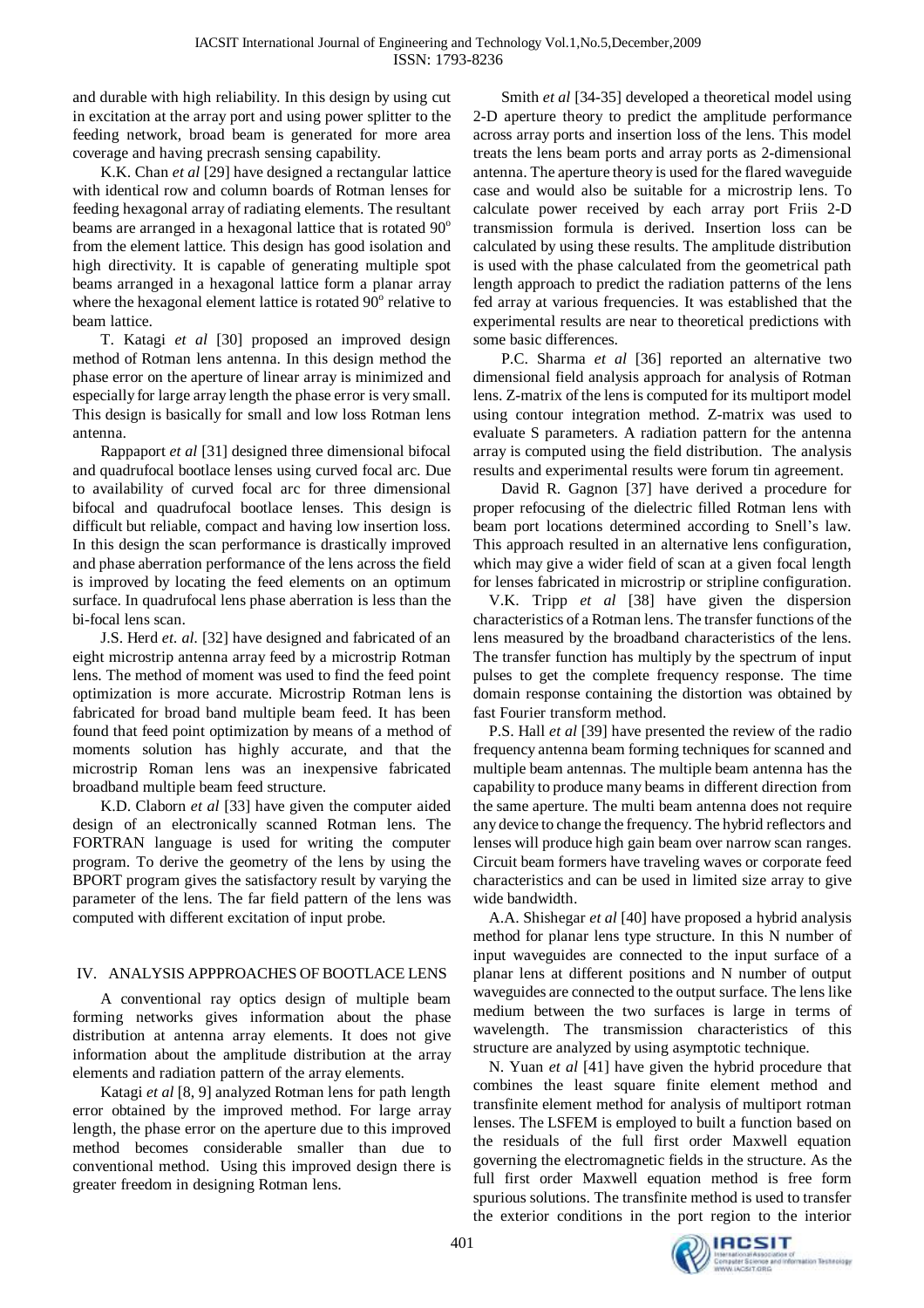region. This method is applied to a rotman lens to determine the field distribution in the lens and the scattering parameters. Rotman lens when implemented in stripline or microstrip becomes a planar multiport network. The rotman lens used for comparison consists of nine input ports, eight output ports and sixteen dummy ports, which are terminated into matched 50  $\Omega$  loads.

J. T. Loane *et al* [42] have given the various constrained lenses or reflector equation with relation to the abbe sine condition. The optical path within such lenses is generally constrained to follow a waveguides or other transmission line.

J. Paul Shelton [43] has given the focusing characteristics ofsymmetrically configured bootlace lenses. The design lens was no limitation on shape of the feed curve and the lens has the front to back symmetry. The geometric optics ray tracing technique was used for the analysis of lens. The symmetric lens exhibit better aberration characteristics and the symmetric lens are smaller than asymmetric lens. The lens has been design in such a way to produce  $\pm 90^\circ$  coverage from a  $\lambda$ /2 spaced array of radiators. They also calculate the lens dimensions and focusing characteristics. The maximum usable array length in the range of 20λ to 200λ, the ratio of lens width to array length varies from 1.0 to 1.6 and wave front tolerance is  $\lambda$ 16. This type of lens is called unscaled because the scale factor relating the lens size and the radiating array size is chosen arbitrarily.

K.K.Chan *et al* [44] have designed a broad band and wide scan angle Rotman lens. They used geometric optics principle for the analysis of input port and output port with assumption that antenna element spacing are fixed. The variables are used for designing the lens are off-axis focal point beam angle.

S.G. Kim *et al* [45] have presented a electronically controlled antenna for wireless communication base station. This type of antenna consists of microwave switch, a symmetrical bootlace lens like Rotman lens and linearly arrayed antenna. The Rotman lens is used here to feed a linear array antenna to produce multiple beams.

By using a microwave lens and microwave switch, a new phased array base station antenna s proposed with electronic and remote controllable so that the traffic can not be taken off or re-routed whenever the down tilt change is desired also the maintenance and installation cost is further reduced.

Andrew F. Peterson *et al* [46] have given the numerical techniques for the analysis of micro strip, strip line and waveguide Rotman lenses.

The lens was fabricated in stripline, microstrip and waveguide at frequency range of 2 GHz to 40 GHz. The S-parameter is obtained for comparison with numerical models. For measuring the beam pattern, side lobe levels, mutual coupling between feed, shape and composition of lens sidewall numerical formulation was used.

W.F. Richards *et al* [47] have given an efficient technique for computing the potential Green's function for a thin, periodically excited parallel plate waveguide bounded by elctric and magnetic walls. The Green's function is used for evaluating the cavity potential. The Green's function is computed over a wide band of frequencies with little additional effort required for a single frequency.

M.J. Maybell *et al* [48] have designed a broadband Rotman lens array. Pattern synthesis is used by exciting three or more ports of a Rotman lens fed array. Choosing beam spacing and beam amplitudes to sample the desired pattern at the six beam peak angles synthesize the radiation pattern. The side lobes are analyzed at 11.5 GHz center frequency where it is found nearly  $-35$  dB at  $0.4^{\circ}$  beam width.

M.J. Maybell *et al* [49] have also given another analysis model by using ray structure method for coupling coefficient. It has been analyzed for two-dimensional Rotman lens. The mutual coupling and reflection coefficient was analyzed by using this ray structure method.

A. Tomasic *et al* [50] have given the performance of a coaxially fed monopole element in an infinite linear phased array radiating into a semi-infinite parallel plate guide. By the knowledge of mutual coupling, amplitude and phase of transmitting and receiving signal a Rotman lens of low side lobe level was analyzed.

P.K.Singhal *et al* [51]have analyzed various Rotman lens design using contour integral approach. It was analyzed by dividing feed contour and array contour. The dummy ports were terminated by 50- $\Omega$  load.

### V. CONCLUSION

The bootlace lens is an attractive alternate to the other multiple beam forming networks. By using new invention in the field of microwave engineering, the compact size of antennas and beam forming network is possible. By looking to the various designs considered in this work, the size of this network and antenna has come to the stage where antennas of higher gain may not be visible outside the communication equipment and can be operated from few GHz frequency range to 100 GHz frequency range with high efficiency and reliability. Now in the age of global communication this may be very helpful in reducing size increasing traffic rate and efficiency by adopting the new approaches presented so far. The application of this lens is also proposed for modern communication systems like adhoc network and wireless communication as suggested by some design approaches.

#### **REFERENCES**

- [1] Butler J. And Lowe R., " Beam forming matrix simplifies design of electronically scanned antennas", Electronics design, 9 pp.170-173, 1961.
- [2] W. Rotman and R.F. Turner , "wide angle microwave lens for line source applications" , IEEE Trans. On Antennas & Propagat . ,Vol.Ap-11 , pp 623-632,Nov.1963.
- [3] G. Larry Leonakis, "correction to wide angle microwave lens for line source applications", IEEE Trans. on Antennas & Propag., Vol.36, No.8, pp 1067Aug.1986.
- [4] D. Archer, "Lens Fed multiple-beam arrays", Microwave J.Vol.18, pp 37-42,1975.
- [5] D. Archer , "Lens Fed multiple-beam arrays", Microwave J. Vol.18, pp 171-195, Sept. 1984.
- [6] J. Frank, "Bandwidth criterion for phased array antennas", Proceedings of phase array antenna symposium, Artech House, Dedham M.A.1972.
- [7] J. P. Shelton, "Focusing characteristics of symmetrically configured bootlace lenses", IEEE Trans. on Antennas & Propag. Vol.AP-26, pp 513-518, July 1978.
- [8] T. Katagi , S. Mano and Shin-Lchi sato " An improved design method of Rotman lens Antennas" , IEEE .Trans on Antennas & Propag.Vol.Ap-32, pp 524-527, may 1984.